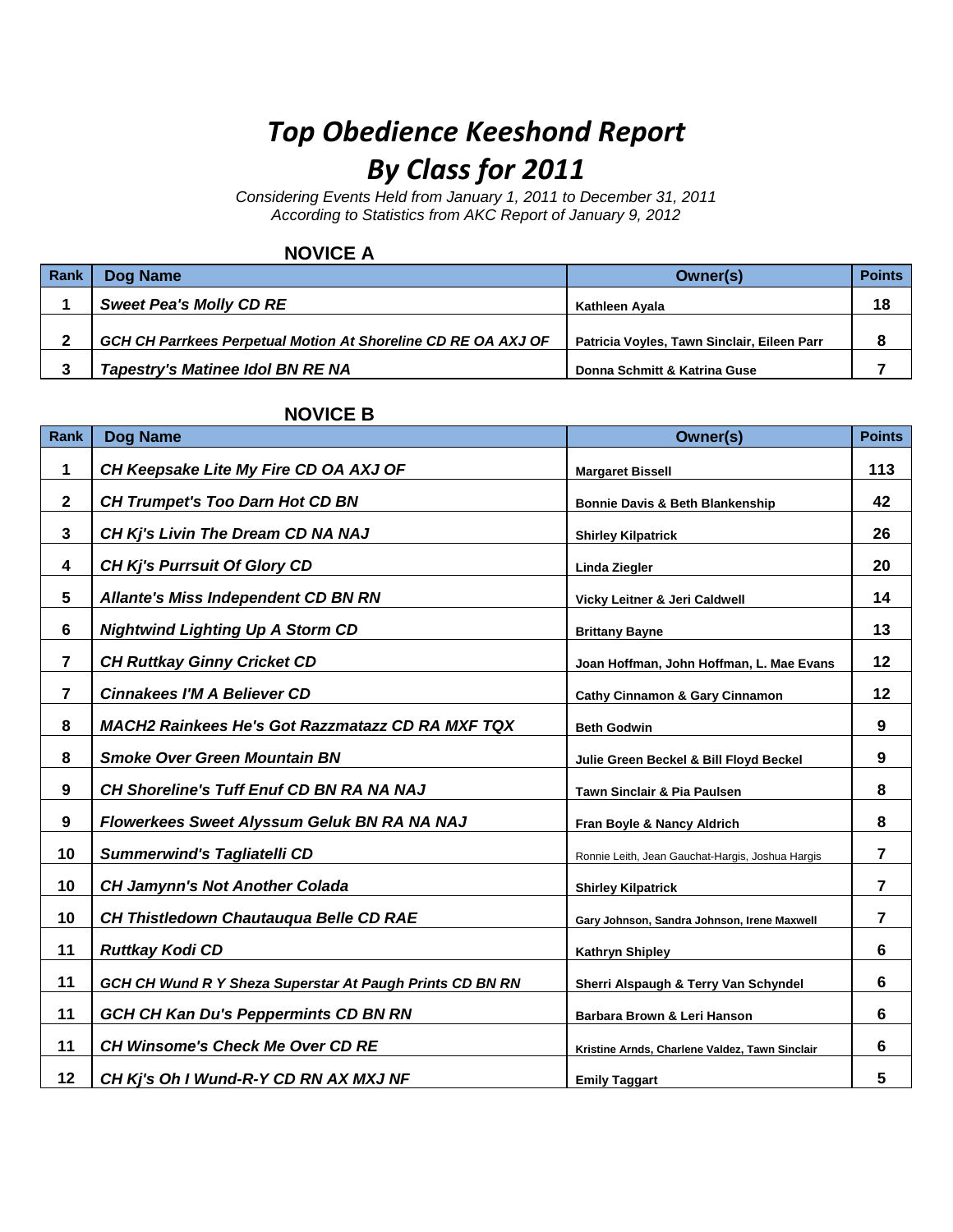| 12 | <b>CH Ruttkay Yukon Jack</b>                   | Kathryn Shipley & L. Mae Evans          | 5 |
|----|------------------------------------------------|-----------------------------------------|---|
| 12 | <b>CH Athena Hornblower Gabriel CD</b>         | Dorothy Weeks & Richard Su              | 5 |
| 13 | <b>CH Keeshoda's Dream Cruiser CD RN</b>       | <b>Joyce Potoff</b>                     |   |
| 14 | <b>CH Daimler Wynwood Rhythm N Blues BN RE</b> | <b>Lois Albright</b>                    | 2 |
| 14 | CH Shoreline's Way Too Tuff BN RA NA NAJ       | <b>Robyn McNutt &amp; Blaine McNutt</b> | 2 |
| 14 | <b>Foxfair Edan O'Erin CD</b>                  | <b>Ward Griffiths</b>                   | 2 |
| 14 | <b>Kelly RA</b>                                | <b>Charlene Valdez</b>                  | ּ |

## **OPEN A**

| Rank         | Dog Name                                           | Owner(s)                        | <b>Points</b> |
|--------------|----------------------------------------------------|---------------------------------|---------------|
|              | <b>Trumpet's Grand Illusion CDX</b>                | Jeff Arway & Denise Arway       | 21            |
| $\mathbf{2}$ | Rodney Harold Rufus CDX RAE2 MX AXJ OF             | <b>Elizabeth Strick</b>         | 20            |
| 3            | <b>CH Baronwood's Quantum Leap CDX</b>             | Gene Anne Nichols & Donna Smith | 19            |
| 3            | Imagine The Places You'LL Go CDX GN RE             | <b>Marilyn Cornelius</b>        | 19            |
| 4            | <b>Adonai's Sweet-N-Sassy CD</b>                   | Ramona Barker                   | 7             |
| 4            | Kandea CD GN RA                                    | <b>Amber Streicher</b>          | 7             |
| 5            | <b>Wyndjamr's Reflections Of A Blue Moon CD RA</b> | <b>Stacy Dickinson</b>          | 6             |
| 6            | CH Daimler's Truly Top Secret CD RE AX MXJ OF      | Sue Cassiday & John Cassiday    | 5             |
|              | <b>Covenant Rising Sun CD RAE MX MXJ MXF</b>       | Pat Ferguson & Fran D'Amico     |               |

## **OPEN B**

| Rank         | Dog Name                                                 | Owner(s)                                  | <b>Points</b> |
|--------------|----------------------------------------------------------|-------------------------------------------|---------------|
| 1            | CH OTCH MACH2 Keepsake Giving Me Chills UDX5 OM7         | <b>Margaret Bissell</b>                   | 141           |
| $\mathbf{2}$ | <b>Keesbrook's Tourmaline Blues UDX OM1 RA OA OAJ NF</b> | Lila Dann                                 | 82            |
| 3            | <b>CH Keesbrook's Opal Essence UD</b>                    | <b>Marion Crain</b>                       | 23            |
| 4            | CH Keepsake Ice On Fire UD MX MXJ OF                     | <b>Margaret Bissell</b>                   | 22            |
| 5            | CH Keepsake Firestarter VCD2 UD RE AXJ OF                | Jean Munger                               | 6             |
| 6            | CH Keepsake Lite My Fire CDX OA AXJ OF                   | <b>Margaret Bissell</b>                   | 5             |
| 6            | Carr Kees Rick's Roosevelt CDX RE AX AXJ NAP OJP NF NFP  | <b>Pat Stolte</b>                         | 5             |
| 7            | <b>CH Daimler's Summer Adventure CDX RA MX MXJ OF</b>    | Joy-Ann Pool                              | 4             |
| 7            | <b>Allante's Limited Edition CDX RA NAJ</b>              | <b>Lisa Mueller &amp; Richard Mueller</b> | 4             |
| 7            | CH Kuhls Mardi Gras Mystery CDX RE OA OAJ                | <b>Vicky Youngmeyer</b>                   | 4             |